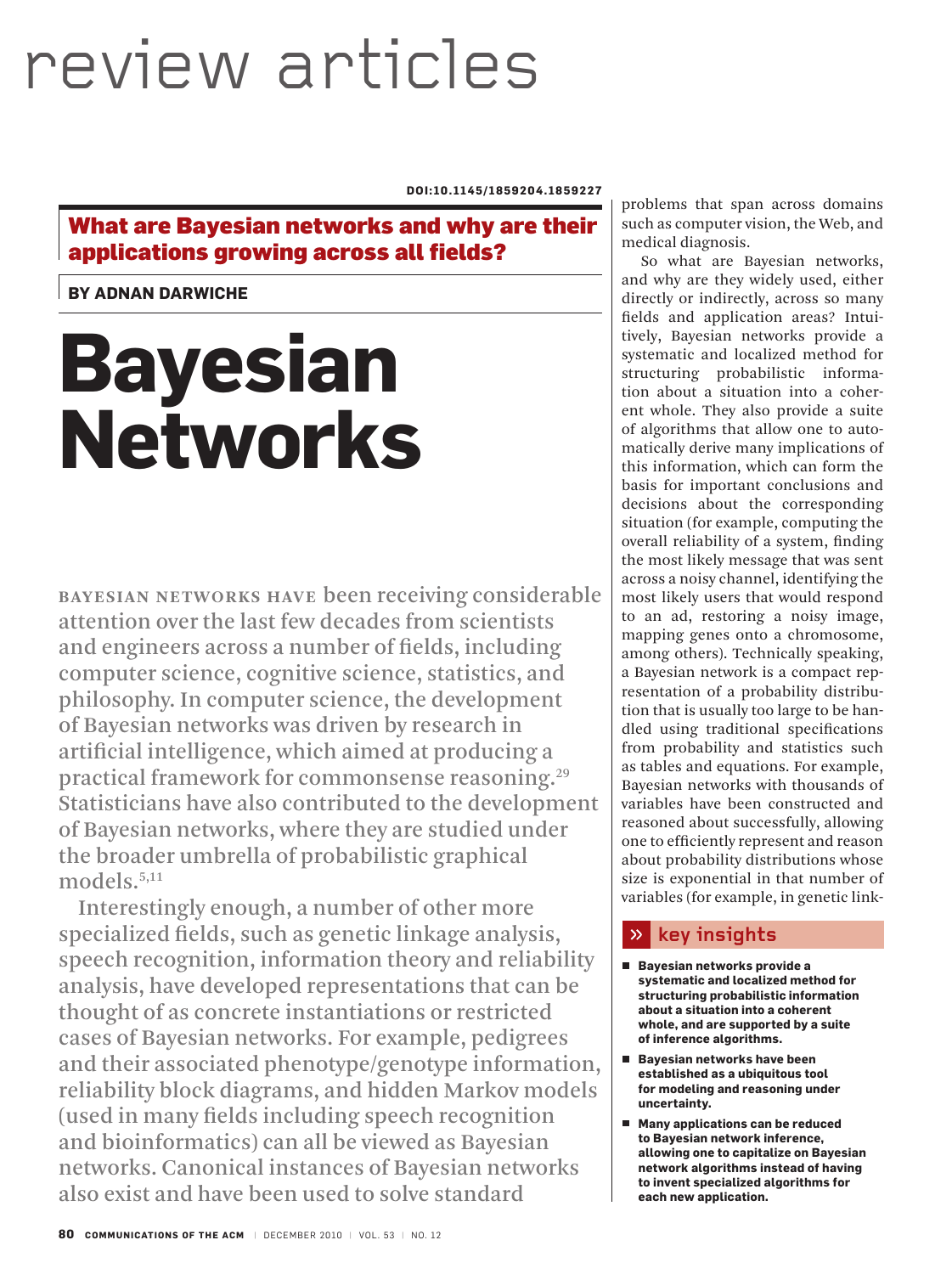age analysis,<sup>12</sup> low-level vision,<sup>34</sup> and networks synthesized from relational models 4 ).

For a concrete feel of Bayesian net works, Figure 1 depicts a small net work over six binary variables. Every Bayesian network has two compo nents: a directed acyclic graph (called a structure), and a set of conditional probability tables (CPTs). The nodes of a structure correspond to the vari ables of interest, and its edges have a formal interpretation in terms of probabilistic independence. We will discuss this interpretation later, but suffice to say here that in many prac tical applications, one can often inter pret network edges as signifying direct causal influences. A Bayesian network must include a CPT for each variable, which quantifies the relationship be tween that variable and its parents in the network. For example, the CPT for variable *A* specifies the conditional probability distribution of *A* given its parents *F* and *T*. According to this CPT, the probability of  $A = \text{true}$  given  $F =$ true and  $T =$  false is  $Pr(A = true | F =$ true;  $T = false$ ) = .9900 and is called a network *parameter* . a

A main feature of Bayesian net works is their guaranteed consistency and completeness as there is one and only one probability distribution that satisfies the constraints of a Bayesian network. For example, the network in Figure 1 induces a unique probability distribution over the 64 instantiations of its variables. This distribution pro vides enough information to attribute a probability to every event that can be expressed using the variables appear ing in this network, for example, the probability of alarm tampering given no smoke and a report of people leav ing the building.

Another feature of Bayesian net works is the existence of efficient algorithms for computing such probabilities without having to explic -

a Bayesian networks may contain continuous variables, yet our discussion here is restricted to the discrete case.

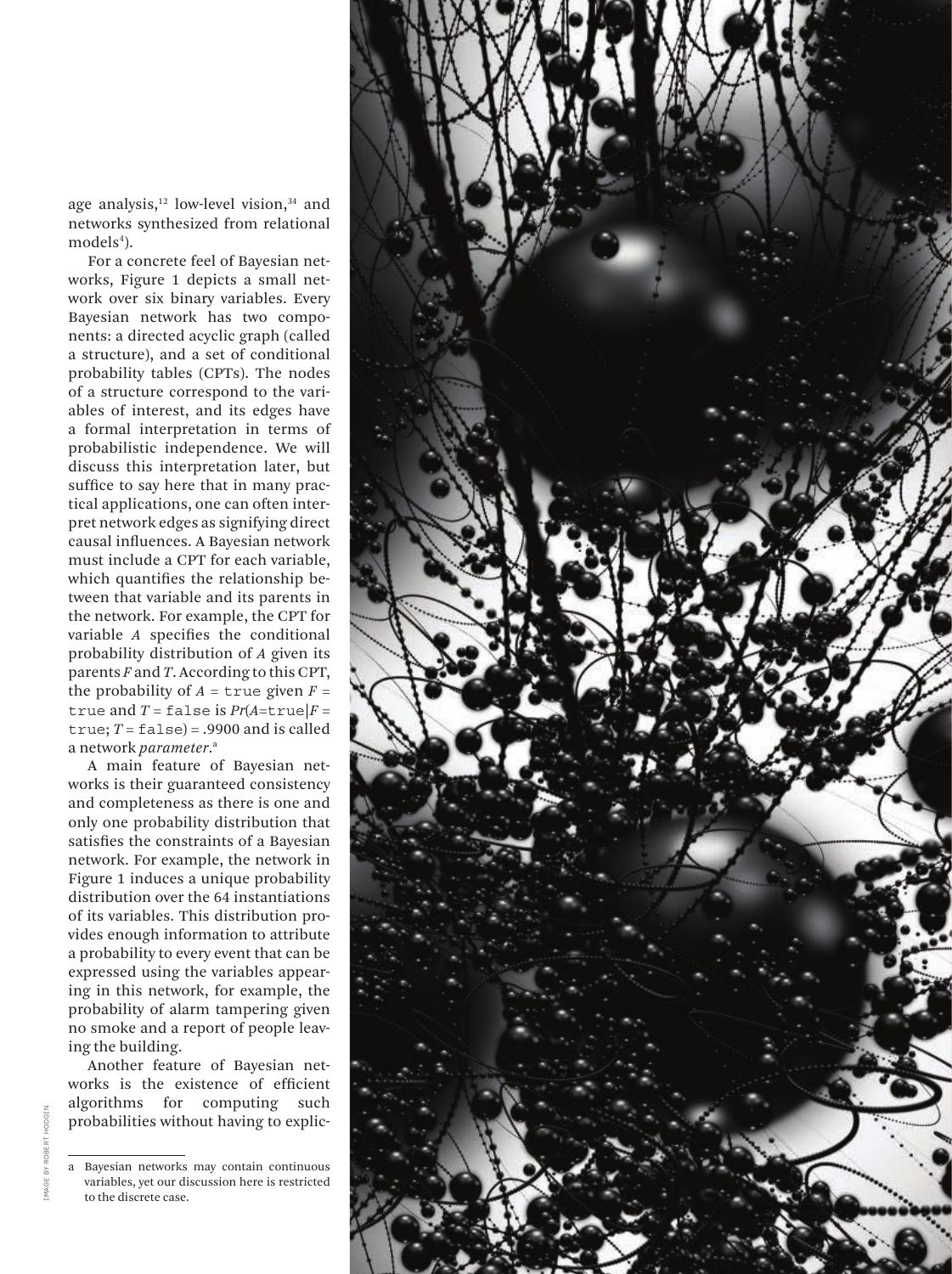itly generate the underlying probability distribution (which would be computationally infeasible for many interesting networks). These algorithms, to be discussed in detail later, apply to any Bayesian network, regardless of its topology. Yet, the efficiency of these algorithms—and their accuracy in the case of approximation algorithms—may be quite sensitive to this topology and the specific query at hand. Interestingly enough, in domains such as genetics, reliability analysis, and information theory, scientists have developed algorithms that are indeed subsumed by the more general algorithms for Bayesian networks. In fact, one of the main objectives of this article is to raise awareness about these connections. The more general objective, however, is to provide an accessible introduction to Bayesian networks, which allows scientists and engineers to more easily identify problems that can be reduced to Bayesian network inference, putting them in a position where they can capitalize on the vast progress that has been made in this area over the last few decades.

#### **Causality and Independence**

We will start by unveiling the central insight behind Bayesian networks that allows them to compactly represent very large distributions. Consider Figure 1 and the associated CPTs. Each probability that appears in one of these CPTs does specify a constraint that must be satisfied by the distribution induced by the network. For example, the distribution must assign the probability .01 to having smoke without fire,  $Pr(S = true | F = false)$ , since this is specified by the CPT of variable *S*. These constraints, however, are not sufficient to pin down a unique probability distribution. So what additional information is being appealed to here?

The answer lies in the structure of a Bayesian network, which specifies additional constraints in the form of



#### **Figure 2. A hidden Markov model (HMM) and its corresponding dynamic Bayesian network (DBN).**



probabilistic conditional independencies. In particular, every variable in the structure is assumed to become independent of its non-descendants once its parents are known. In Figure 1, variable *L* is assumed to become independent of its non-descendants *T*, *F*, *S* once its parent *A* is known. In other words, once the value of variable *A* is known, the probability distribution of variable *L* will no longer change due to new information about variables *T*, *F* and *S*. Another example from Figure 1: variable *A* is assumed to become independent of its non-descendant *S* once its parents *F* and *T* are known. These independence constraints are known as the Markovian assumptions of a Bayesian network. Together with the numerical constraints specified by CPTs, they are satisfied by exactly one probability distribution.

Does this mean that every time a Bayesian network is constructed, one must verify the conditional independencies asserted by its structure? This really depends on the construction method. I will discuss three main methods in the section entitled "How Are Bayesian Networks Constructed?" that include subjective construction, synthesis from other specifications, and learning from data. The first method is the least systematic, but even in that case, one rarely thinks about conditional independence when constructing networks. Instead, one thinks about causality, adding the edge  $X \rightarrow Y$  whenever *X* is perceived to be a direct cause of *Y*. This leads to a causal structure in which the Markovian assumptions read: each variable becomes independent of its non-effects once its direct causes are known. The ubiquity of Bayesian networks stems from the fact that people are quite good at identifying direct causes from a given set of variables, and at deciding whether the set of variables contains all of the relevant direct causes. This ability is all that one needs for constructing a causal structure.

The distribution induced by a Bayesian network typically satisfies additional independencies, beyond the Markovian ones discussed above. Moreover, all such independencies can be identified efficiently using a graphical test known as *d-separation*. 29 According to this test, variables *X* and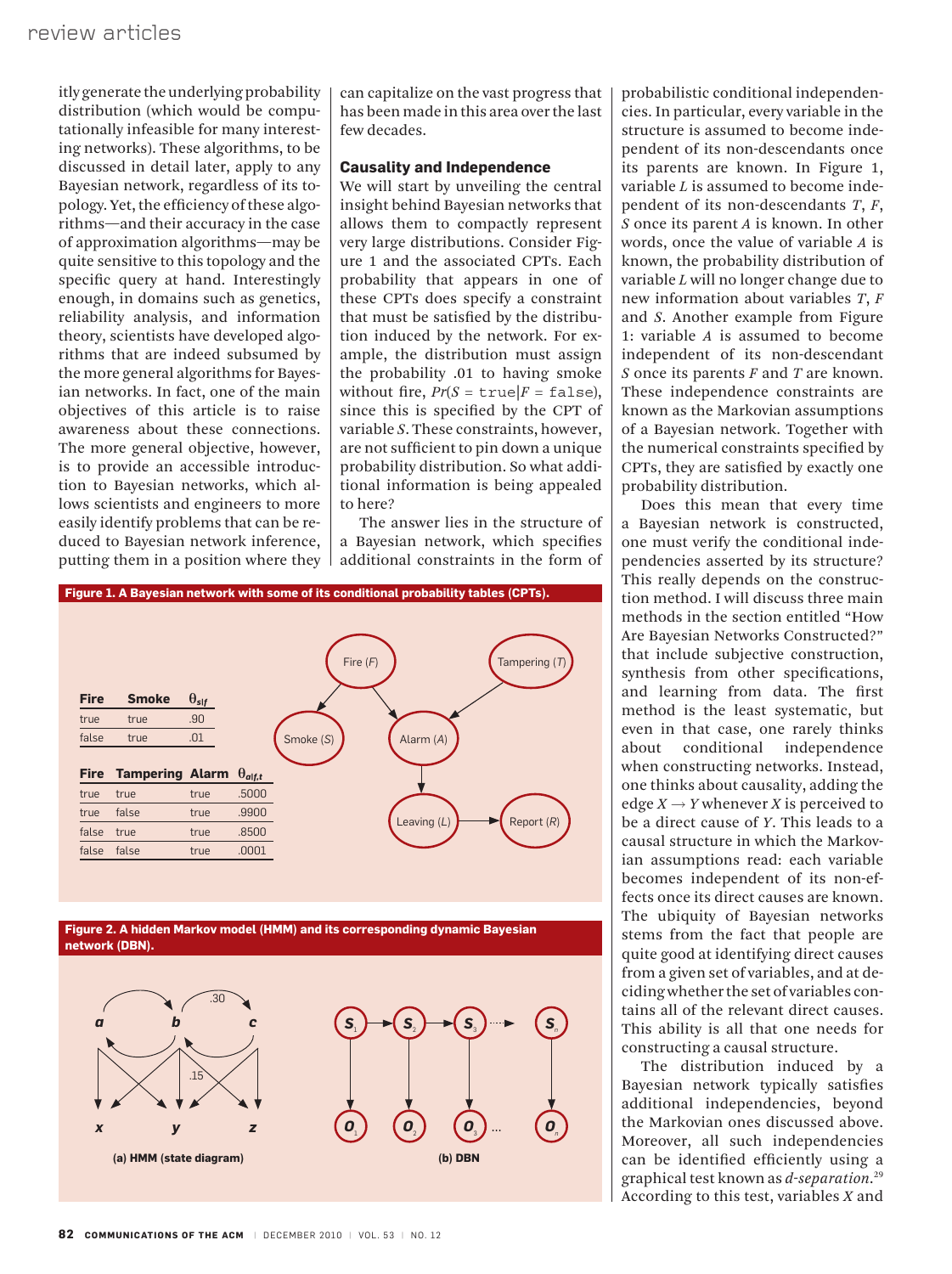*Y* are guaranteed to be independent given variables *Z* if every path between *X* and *Y* is blocked by *Z*. Intuitively, a path is blocked when it cannot be used to justify a dependence between *X* and *Y* in light of our knowledge of *Z*. For an example, consider the path  $\alpha$  :  $S \leftarrow F$  $\rightarrow$  *A*  $\leftarrow$  *T* in Figure 1 and suppose we know the alarm has triggered (that is, we know the value of variable *A*). This path can then be used to establish a dependence between variables *S* and *T* as follows. First, observing smoke increases the likelihood of fire since fire is a direct cause of smoke according to path  $\alpha$ . Moreover, the increased likelihood of fire explains away tampering as a cause of the alarm, leading to a decrease in the probability of tampering (fire and tampering are two competing causes of the alarm according to path  $\alpha$ ). Hence, the path could be used to establish a dependence between *S* and *T* in this case. Variables *S* and *T* are therefore not independent given *A* due to the presence of this unblocked path. One can verify, however, that this path cannot be used to establish a dependence between *S* and *T* in case we know the value of variable *F* instead of *A*. Hence, the path is blocked by *F*.

Even though we appealed to the notion of causality when describing the d-separation test, one can phrase and prove the test without any appeal to causality—we only need the Markovian assumptions. The full d-separation test gives the precise conditions under which a path between two variables is blocked, guaranteeing independence whenever all paths are blocked. The test can be implemented in time linear in the Bayesian network structure, without the need to explicitly enumerate paths as suggested previously.

The d-separation test can be used to directly derive results that have been proven for specialized probabilistic models used in a variety of fields. One example is hidden Markov models (HMMs), which are used to model dynamic systems whose states are not observable, yet their outputs are. One uses an HMM when interested in making inferences about these changing states, given the sequence of outputs they generate. HMMs are widely used in applications requiring temporal pattern recognition, includ-



ing speech, handwriting, and gesture recognition; and various problems in bioinformatics.31 Figure 2a depicts an HMM, which models a system with three states (*a, b, c*) and three outputs (*x, y, z*). The figure depicts the possible transitions between the system states, which need to be annotated by their probabilities. For example, state *b* can transition to states *a* or *c*, with a 30% chance of transitioning to state *c*. Each state can emit a number of observable outputs, again, with some probabilities. In this example, state *b* can emit any of the three outputs, with output *z* having a 15% chance of being emitted by this state.

This HMM can be represented by the Bayesian network in Figure 2b.32 Here, variable  $S_t$  has three values  $a, b$ , *c* and represents the system state at time *t*, while variable  $O_t$  has the values *x, y, z* and represents the system output at time *t*. Using d-separation on this network, one can immediately derive the characteristic property of HMMs: once the state of the system at time *t* is known, its states and outputs at times > *t* become independent of its states and outputs at times < *t*.

We also note the network in Figure 2b is one of the simplest instances of what is known as *dynamic Bayes*ian networks (DBNs).<sup>9</sup> A number of extensions have been considered for HMMs, which can be viewed as more structured instances of DBNs. When proposing such extensions, however, one has the obligation of offering a corresponding algorithmic toolbox for inference. By viewing these extended HMMs as instances of Bayesian networks, however, one immediately inherits the corresponding Bayesian network algorithms for this purpose.

#### **How are Bayesian Networks Constructed?**

One can identify three main methods for constructing Bayesian networks.<sup>8</sup> According to the first method, which is largely subjective, one reflects on their own knowledge or the knowledge of others (typically, perceptions about causal influences) and then captures them into a Bayesian network. The network in Figure 1 is an example of this construction method. The network structure of Figure 3 depicts another example, yet the parameters of this network can be obtained from more formal sources, such as population statistics and test specifications. According to this network, we have a population that is 55% males and 45% females, whose members can suffer from a medical condition C that is more likely to occur in males. Moreover, two diagnostic tests are available for detecting this condition,  $T_1$  and  $T_2$ , with the second test being more effective on females. The CPTs of this network also reveal that the two tests are equally effective on males.

The second method for constructing Bayesian networks is based on automatically synthesizing them from some other type of formal knowledge.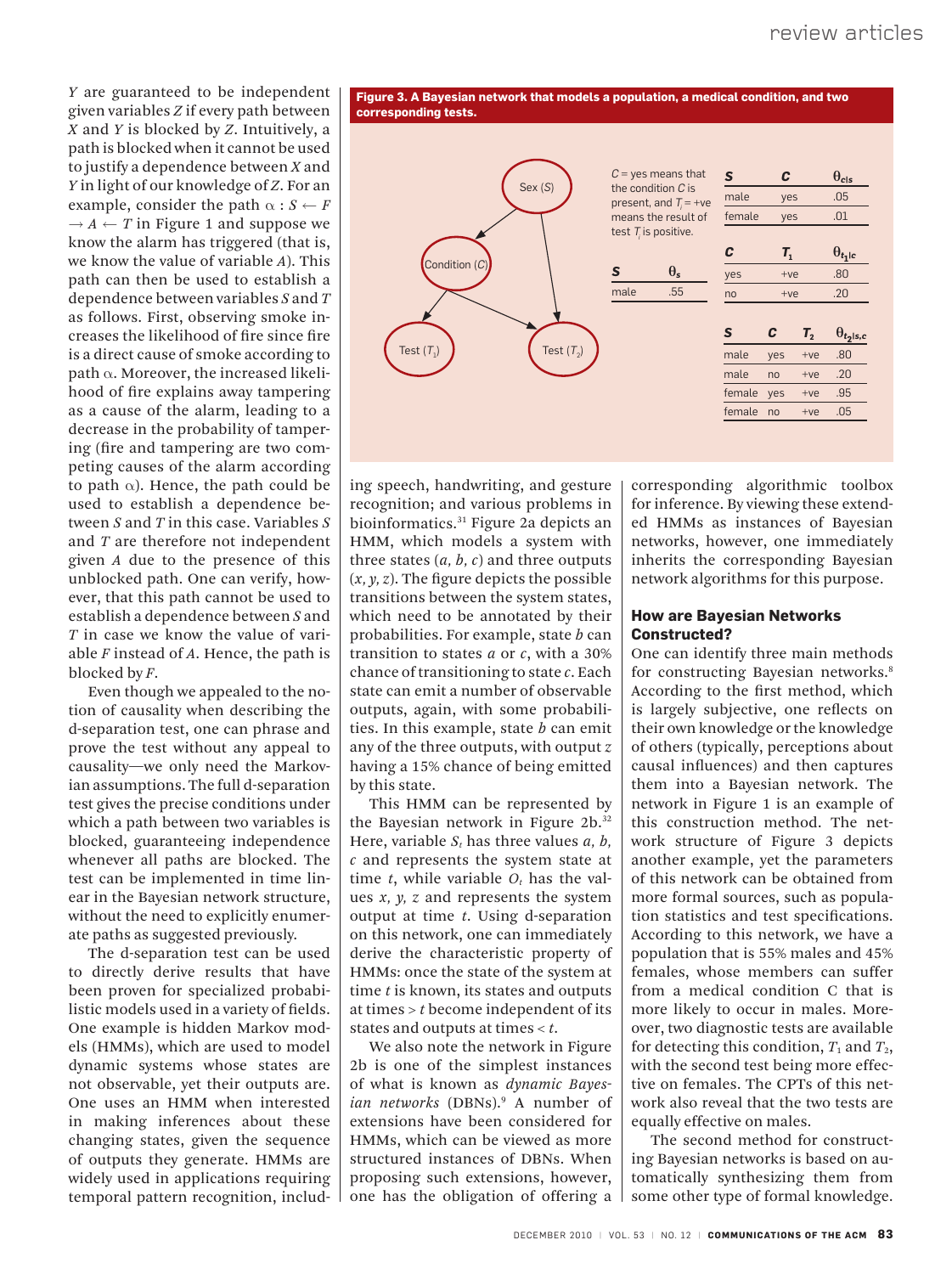

**Figure 5. A Bayesian network generated automatically from a reliability block diagram.** 



For example, in many applications that involve system analysis, such as reliability and diagnosis, one can synthesize a Bayesian network automatically from a formal system design. Figure 4 depicts a reliability block diagram (RBD) used in reliability analysis. The RBD depicts system components and the dependencies between their availability. For example, Processor 1 requires either of the fans for its availability, and each of the fans requires power for its availability. The goal here is to compute the overall reliability of the system (probability of its availability) given the reliabilities of each of its components. Figure 4 shows also how one may systematically convert each block in an RBD into a Bayesian network fragment, while Figure 5 depicts the corresponding Bayesian network constructed according to this method. The CPTs of this figure can be completely constructed based on the reliabilities of individual components (not shown here) and the semantics of the transformation method.<sup>8</sup>

The third method for constructing Bayesian networks is based on learning them from data, such as medical records or student admissions data. Consider Figure 3 and the data set depicted in the table here as an example.

| Sex S  | Condition C Test T. |       | Test $T2$ |
|--------|---------------------|-------|-----------|
| male   | no                  |       | $-ve$     |
| male   |                     | $-ve$ | $+ve$     |
| female | ves                 | $+ve$ |           |
|        |                     |       |           |

Each row of the table corresponds to an individual and what we know about them. One can use such a data set to learn the network parameters given its structure, or learn both the structure and its parameters. Learning parameters only is an easier task computationally. Moreover, learning either structure or parameters always becomes easier when the data set is complete that is, the value of each variable is known in each data record.

Since learning is an inductive process, one needs a principle of induction to guide the learning process. The two main principles for this purpose lead to the *maximum likelihood* and *Bayesian* approaches to learning (see, for example, the work of 5,8,17,22,27). The maximum likelihood approach favors Bayesian networks that maximize the probability of observing the given data set. The Bayesian approach on the other hand uses the likelihood principle in addition to some prior information which encodes preferences on Bayesian networks.

Suppose we are only learning network parameters. The Bayesian approach allows one to put a prior distribution on the possible values of each network parameter. This prior distribution, together with the data set, induces a posterior distribution on the values of that parameter. One can then use this posterior to pick a value for that parameter (for example, the distribution mean). Alternatively, one can decide to avoid committing to a fixed parameter value, while computing answers to queries by averaging over all possible parameter values according to their posterior probabilities.

It is critical to observe here that the term "Bayesian network" does not necessarily imply a commitment to the Bayesian approach for learning networks. This term was coined by Judea Pearl<sup>28</sup> to emphasize three aspects: the often subjective nature of the information used in constructing these networks; the reliance on Bayes condi-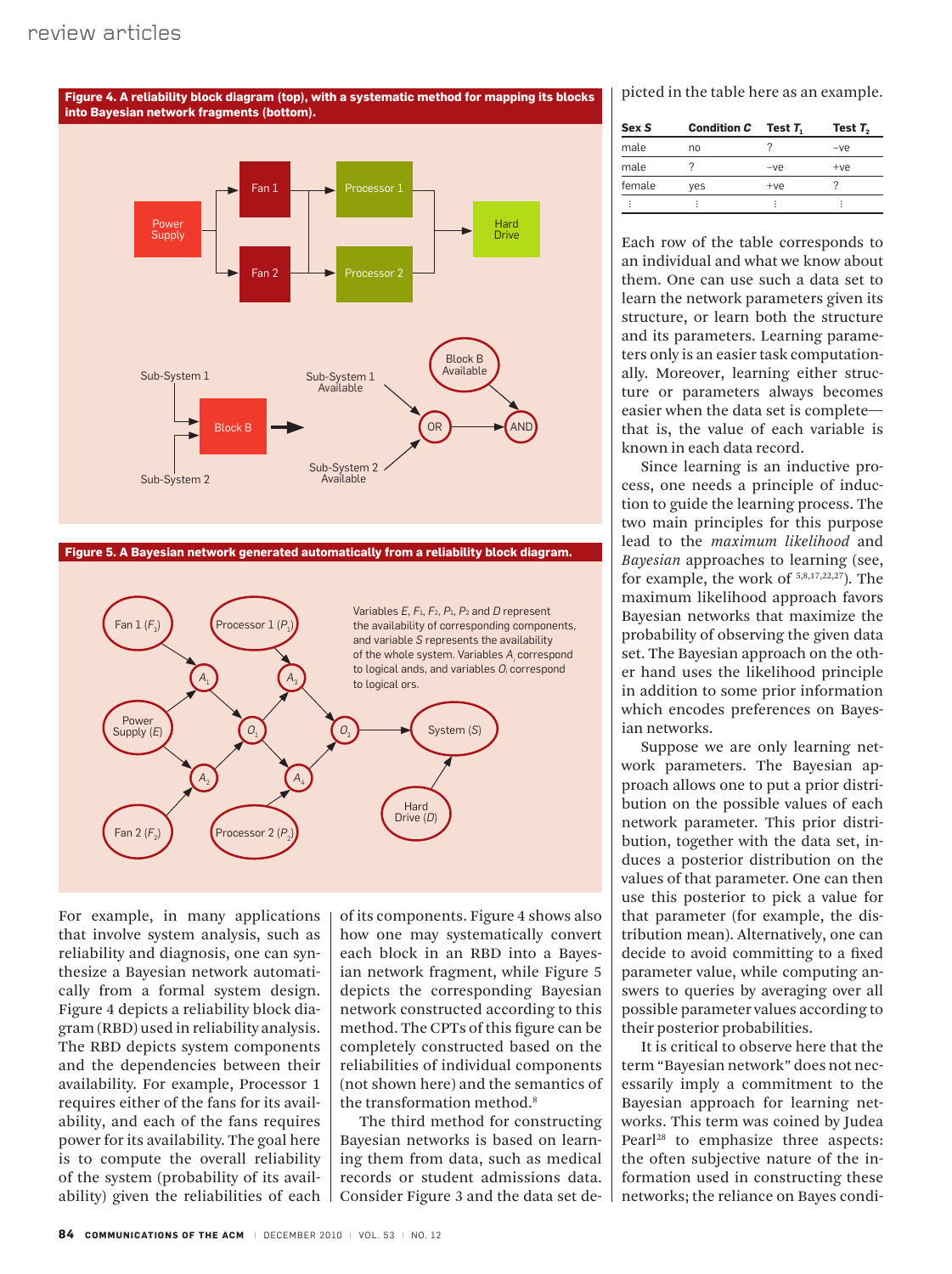tioning when reasoning with Bayesian networks; and the ability to perform causal as well as evidential reasoning on these networks, which is a distinction underscored by Thomas Bayes.<sup>1</sup>

These learning approaches are meant to induce Bayesian networks that are meaningful independently of the tasks for which they are intended. Consider for example a network which models a set of diseases and a corresponding set of symptoms. This network may be used to perform *diagnostic* tasks, by inferring the most likely disease given a set of observed symptoms. It may also be used for *prediction* tasks, where we infer the most likely symptom given some diseases. If we concern ourselves with only one of these tasks, say diagnostics, we can use a more specialized induction principle that optimizes the diagnostic performance of the learned network. In machine learning jargon, we say we are learning a *discriminative model*  in this case, as it is often used to discriminate among patients according to a predefined set of classes (for example, has cancer or not). This is to be contrasted with learning a *generative model*, which is to be evaluated based on its ability to generate the given data set, regardless of how it performs on any particular task.

We finally note that it is not uncommon to assume some canonical network structure when learning Bayesian networks from data, in order to reduce the problem of learning structure and parameters to the easier problem of learning parameters only. Perhaps the most common such structure is what is known as naïve Bayes:  $C \rightarrow A_1, ..., C \rightarrow A_n$ , where *C* is known as the class variable and variables *A*1,…, *An* are known as attributes. This structure has proven to be very popular and effective in a number of applications, in particular classification and clustering.<sup>14</sup>

#### **Canonical Bayesian Networks**

A number of canonical Bayesian networks have been proposed for modeling some well-known problems in a variety of fields. For example, genetic linkage analysis is concerned with mapping genes onto a chromosome, utilizing the fact that the distance between genes is inversely proportional

to the extent to which genes are linked (two genes are linked when it is more likely than not that their states are passed together from a single grandparent, instead of one state from each grandparent). To assess the likelihood of a linkage hypothesis, one uses a pedigree with some information about the genotype and phenotype of associated individuals. Such information can be systematically translated into a Bayesian network (see Figure 6), where the likelihood of a linkage hypothesis corresponds to computing the probability of an event with respect to this network.12 By casting this problem in terms of inference on Bayesian networks, and by capitalizing on the stateof-the-art algorithms for this purpose, the scalability of genetic linkage analysis was advanced considerably, leading to the most efficient algorithms for exact linkage computations on general pedigrees (for example, the SUPER-

**Figure 6. A Bayesian network generated automatically from a pedigree that contains three individuals.** 

Variables *GPij* and *GMij* represent the states of gene *j* for individual *i*, which are inherited from the father and mother of *i*, respectively. Variable *Pij* represents the phenotype determined by gene *j* of individual *i*. Variables *SPij* and *SMij* are meant to model recombination events, which occur when the states of two genes inherited from a parent do not come from a single grandparent. The CPTs of these variables contain parameters which encode linkage hypotheses.







Bits *X*1,…,*X*3 are redundant coding bits and their CPTs capture the coding protocol. The CPTs of variables *Yi* capture the noise model. This network can be used to recover the most likely sent message *U*1,…,*U*4 given a received message *Y*1,…,*Y*7.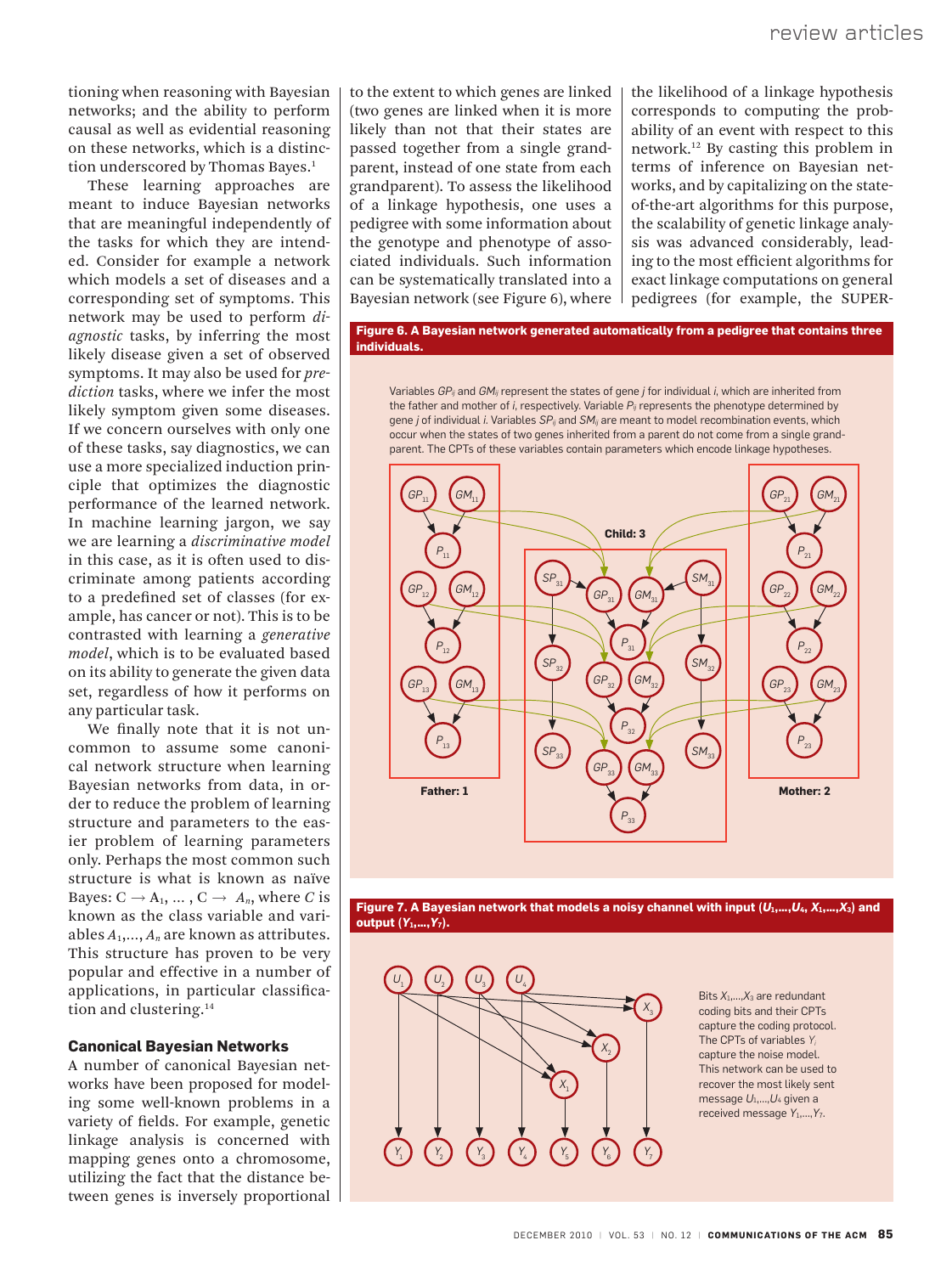

**Figure 9. Modeling low-level vision problems using two types of graphical models: Bayesian networks and MRFs.**





LINK program initiated by Fishelson and Geiger $12$ ).

Canonical models also exist for modeling the problem of passing information over a noisy channel, where the goal here is to compute the most likely message sent over such a channel, given the channel output.13 For example, Figure 7 depicts a Bayesian network corresponding to a situation where seven bits are sent across a noisy channel (four original bits and three redundant ones).

Another class of canonical Bayesian networks has been used in various problems relating to vision, including image restoration and stereo vision. Figure 8 depicts two examples of images that were restored by posing a query to a corresponding Bayesian network. Figure 9a depicts the Bayesian network in this case, where we have one node *Pi* for each pixel *i* in the image—the values *pi* of *Pi* represent the gray levels of pixel *i*. For each pair of neighboring pixels, *i* and *j*, a child node *Cij* is added with a CPT that imposes a smoothness constraint between the pixels. That is, the probability  $Pr(C_{ij} = \text{true} | P_i = p_i, P_j)$  $= p_i$ ) specified by the CPT decreases as the difference in gray levels  $| p_i - p_j |$ increases. The only additional information needed to completely specify the Bayesian network is a CPT for each node *Pi*, which provides a prior distribution on the gray levels of each pixel *i*. These CPTs are chosen to give the highest probability to the gray level *vi* appearing in the input image, with the prior probability  $Pr(P_i = p_i)$  decreasing as the difference  $| p_i - v_i |$  increases. By simply adjusting the domain and the prior probabilities of nodes *Pi*, while asserting an appropriate degree of smoothness using variables  $C_{ij}$ , one can use this model to perform other "pixel-labeling" tasks such as stereo vision, photomontage, and binary segmentation.34 The formulation of these tasks as inference on Bayesian networks is not only elegant, but has also proven to be very powerful. For example, such inference is the basis for almost all top-performing stereo methods.34

Canonical Bayesian network models have also been emerging in recent years in the context of other important applications, such as the analysis of documents, and text. Many of these networks are based on topic models that view a document as arising from a set of unknown topics, and provide a framework for reasoning about the connections between words, documents, and underlying topics.<sup>2,33</sup> Topic models have been applied to many kinds of documents, including email, scientific abstracts, and newspaper archives, allowing one to utilize inference on Bayesian networks to tackle tasks such as measuring document similarity, discovering emergent topics, and browsing through documents based on their underlying content instead of traditional indexing schemes.

#### **What Can One Do with a Bayesian Network?**

Similar to any modeling language, the value of Bayesian networks is mainly tied to the class of queries they support.

Consider the network in Figure 3 for an example and the following queries: Given a male that came out positive on both tests, what is the probability he has the condition? Which group of the population is most likely to test negative on both tests? Considering the network in Figure 5: What is the overall reliability of the given system? What is the most likely configuration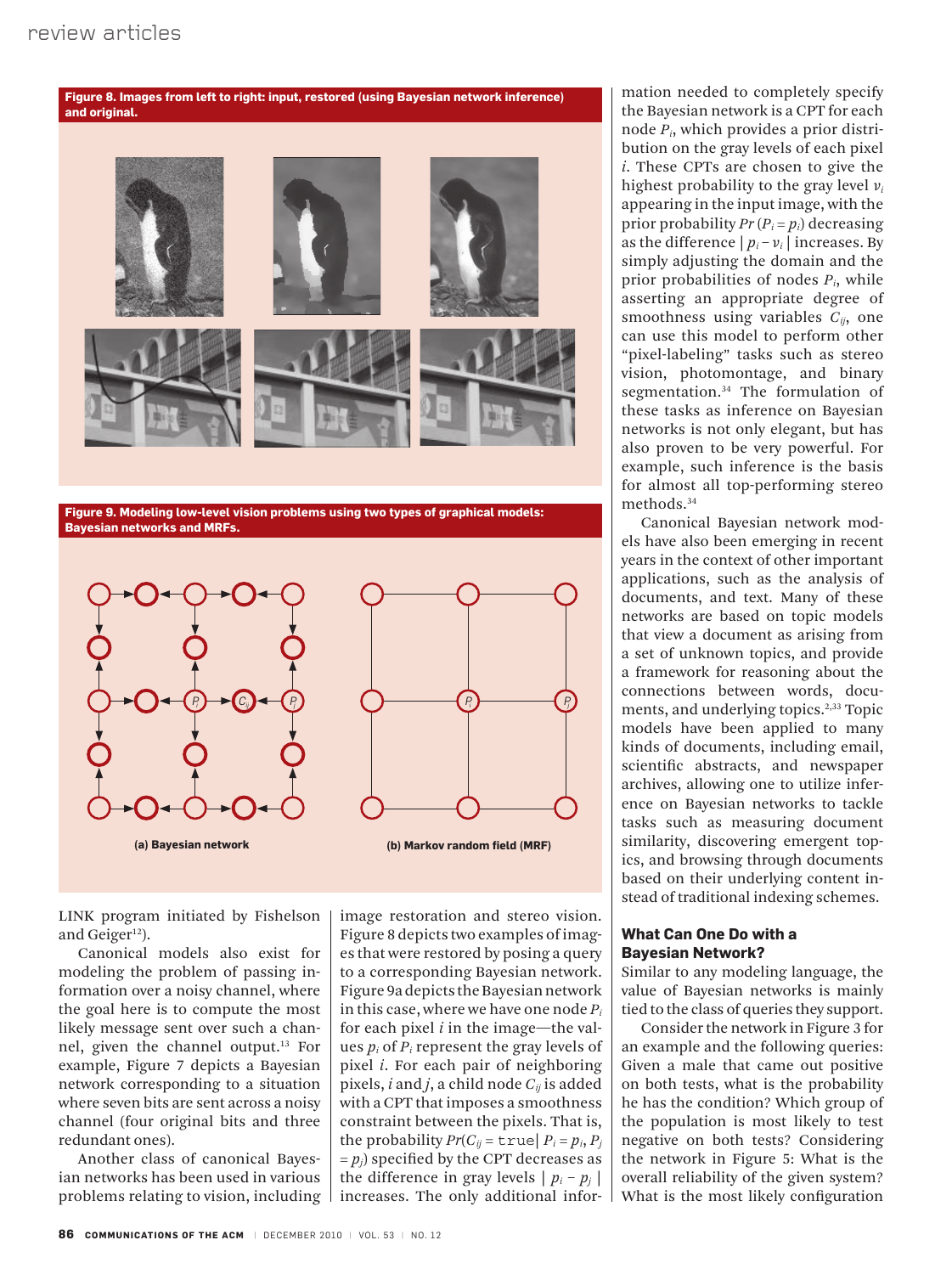of the two fans given that the system is unavailable? What single component can be replaced to increase the overall system reliability by 5%? Consider Figure 7: What is the most likely channel input that would yield the channel output 1001100? These are example questions that would be of interest in these application domains, and they are questions that can be answered systematically using three canonical Bayesian network queries.8 A main benefit of using Bayesian networks in these application areas is the ability to capitalize on existing algorithms for these queries, instead of having to invent a corresponding specialized algorithm for each application area.

Probability of Evidence. This query computes the probability *Pr*(e), where e is an assignment of values to some variables E in the Bayesian network e is called a variable instantiation or evidence in this case. For example, in Figure 3, we can compute the probability that an individual will come out positive on both tests using the probability-of-evidence query  $Pr(T_1 = +ve, T_2)$  $= +ve$ ). We can also use the same query to compute the overall reliability of the system in Figure 5, *Pr*(*S* = avail). The decision version of this query is known to be *PP*-complete. It is also related to another common query, which asks for computing the probability  $Pr(x|\mathbf{e})$ for each network variable *X* and each of its values *x*. This is known as the *node marginals* query.

Most Probable Explanation (MPE). Given an instantiation e of some variables E in the Bayesian network, this query identifies the instantiation q of variables  $Q = E$  that maximizes the probability *Pr* (q|e). In Figure 3, we can use an MPE query to find the most likely group, dissected by sex and condition, that will yield negative results for both tests, by taking the evidence e to be  $T_1 = -ve$ ;  $T_2 = -ve$  and  $Q = \{S, C\}$ . We can also use an MPE query to restore images as shown in Figures 8 and 9. Here, we take the evidence **e** to be  $C_{ij}$  = true for all *i*, *j* and Q to include *Pi* for all *i*. The decision version of MPE is known to be *NP*-complete and is therefore easier than the probability-of-evidence query under standard assumptions of complexity theory.

Maximum a Posteriori Hypothesis (MAP). Given an instantiation e of some



**Figure 10. An arithmetic circuit for the Bayesian network** *B* **←** *A* **→** *C***. Inputs labeled** 

**Figure 11. Two networks that represent the same set of conditional independencies.**





**Figure 12. Extending Bayesian networks to account for interventions.**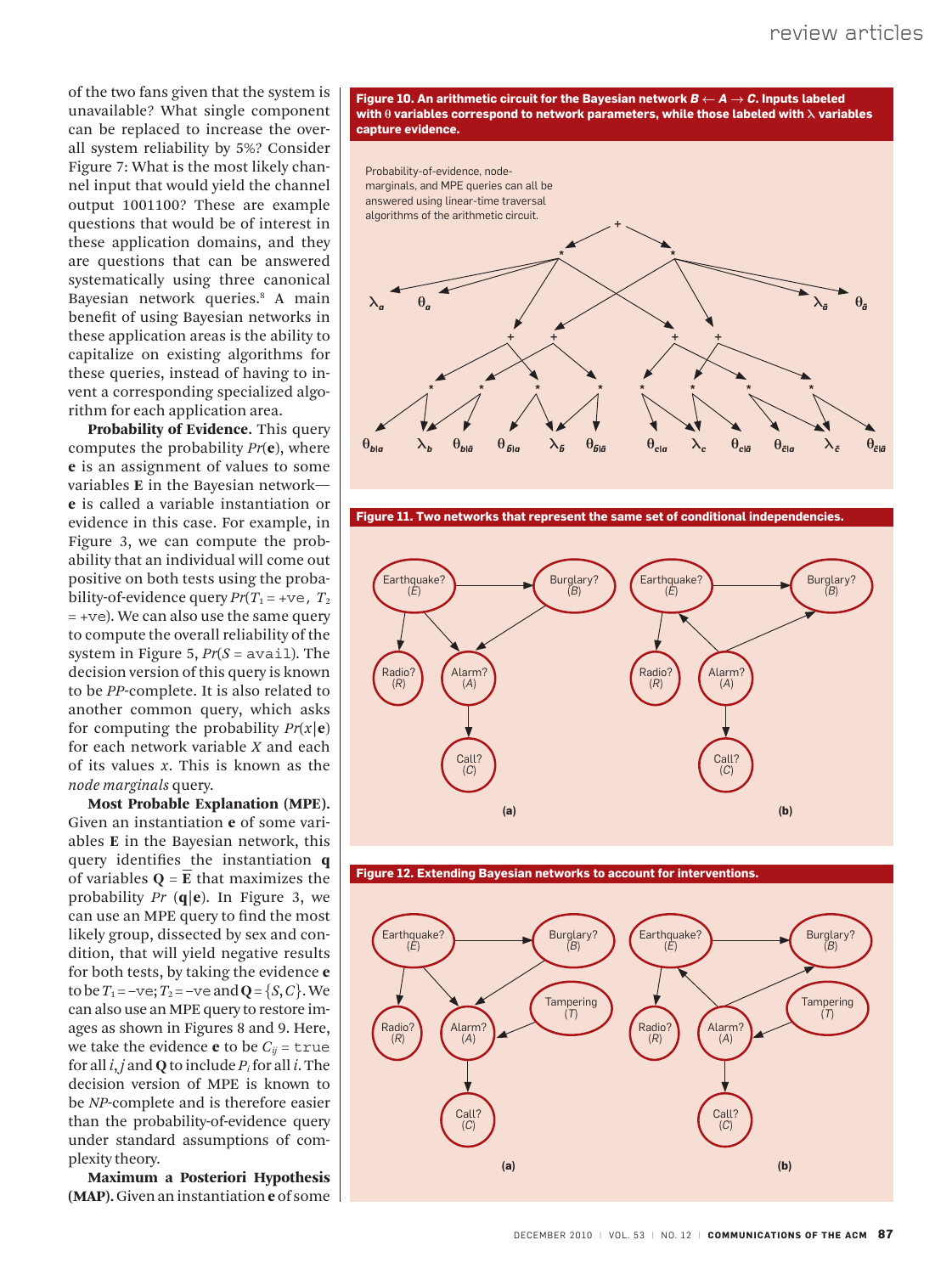variables E in the Bayesian network, this query identifies the instantiation **q** of some variables  $Q \subseteq \overline{E}$  that maximizes the probability *Pr* (q|e). Note the subtle difference with MPE queries: **Q** is a subset of variables  $\overline{E}$  instead of being all of these variables. MAP is a more difficult problem than MPE since its decision version is known to be *NPPP* -complete, while MPE is only *NP*complete. As an example of this query, consider Figure 5 and suppose we are interested in the most likely configuration of the two fans given that the system is unavailable. We can find this configuration using a MAP query with the evidence  $e$  being  $S =$ un avail and  ${\bf Q} = \{F_1, F_2\}.$ 

One can use these canonical queries to implement more sophisticated queries, such as the ones demanded by sensitivity analysis. This is a mode of analysis that allows one to check the robustness of conclusions drawn from Bayesian networks against perturbations in network parameters (for example, see Darwiche<sup>8</sup>). Sensitivity analysis can also be used for automatically revising these parameters in order to satisfy some global constraints that are imposed by experts, or derived from the formal specifications of tasks under consideration. Suppose for example that we compute the overall system reliability using the network in Figure 5 and it turns out to be 95%. Suppose we wish this reliability to be no less than 99%: *Pr* (*S* = avail) ≥ 99%. Sensitivity analysis can be used to identify components whose reliability is relevant to achieving this objective, together with the new reliabilities they must attain for this purpose. Note that component reliabilities correspond to network parameters in this example.

#### **How Well Do Bayesian Networks Scale?**

Algorithms for inference on Bayesian networks fall into two main categories: exact and approximate algorithms. Exact algorithms make no compromises on accuracy and tend to be more expensive computationally. Much emphasis was placed on exact inference in the 1980s and early 1990s, leading to two classes of algorithms based on the concepts of *elimination*10,24,36 and *conditioning*. 6,29 In their pure form, the complexity of these algorithms is exponential only in the network *treewidth*, which is a graph-theoretic parameter that measures the resemblance of a graph to a tree structure. For example, the treewidth of trees is  $\leq 1$  and, hence, inference on such tree networks is quite efficient. As the network becomes more and more connected, its treewidth increases and so does the complexity of inference. For example, the network in Figure 9 has a treewidth of *n* assuming an underlying image with  $n \times$ *n* pixels. This is usually too high, even for modest-size images, to make these networks accessible to treewidthbased algorithms.

The pure form of elimination and conditioning algorithms are called *structure-based* as their complexity is sensitive only to the network structure. In particular, these algorithms will consume the same computational resources when applied to two networks that share the same structure, regardless of what probabilities are used to annotate them. It has long been observed that inference algorithms can be made more efficient if they also exploit the structure exhibited by network parameters, including determinism (0 and 1 parameters) and contextspecific independence (independence that follows from network parameters and is not detectable by d-separation<sup>3</sup>). Yet, algorithms for exploiting parametric structure have only matured in the last few years, allowing one to perform exact inference on some networks whose treewidth is quite large (see survey<sup>8</sup>). Networks that correspond to genetic linkage analysis (Figure 6) tend to fall in this category<sup>12</sup> and so do networks that are synthesized from relational models.4

One of the key techniques for exploiting parametric structure is based on compiling Bayesian networks into arithmetic circuits, allowing one to reduce probabilistic inference to a process of circuit propagation;<sup>7</sup> see Figure 10. The size of these compiled circuits is determined by both the network topology and its parameters, leading to relatively compact circuits in some situations where the parametric structure is excessive, even if the network treewidth is quite high (for example, Chavira et al.<sup>4</sup>). Reducing inference to circuit propagation makes it also easier to support applications that require real-time inference, as in certain diagnosis applications.25

Around the mid-1990s, a strong belief started forming in the inference community that the performance of exact algorithms must be exponential in treewidth—this is before parametric structure was being exploited effectively. At about the same time, methods for automatically constructing Bayesian networks started maturing to the point of yielding networks whose treewidth is too large to be handled efficiently by exact algorithms at the time. This has led to a surge of interest in approximate inference algorithms, which are generally independent of treewidth. Today, approximate inference algorithms are the only choice for networks that have a high treewidth, yet lack sufficient parametric structure—the networks used in low-level vision applications tend to have this property. An influential class of approximate inference algorithms is based on reducing the inference problem to a constrained optimization problem, with *loopy belief propagation* and its generalizations as one key example.29,35 Loopy belief propagation is actually the common algorithm of choice today for handling networks with very high treewidth, such as the ones arising in vision or channel coding applications. Algorithms based on stochastic sampling have also been pursued for a long time and are especially important for inference in Bayesian networks that contain continuous variables.8,15,22 Variational methods provide another important class of approximation techniques $19,22$ and are key for inference on some Bayesian networks, such as the ones arising in topic models.2

#### **Causality, Again**

One of the most intriguing aspects of Bayesian networks is the role they play in formalizing causality. To illustrate this point, consider Figure 11, which depicts two Bayesian network structures over the same set of variables. One can verify using d-separation that these structures represent the same set of conditional independencies. As such, they are representationally equivalent as they can induce the same set of probability distributions when augmented with appropriate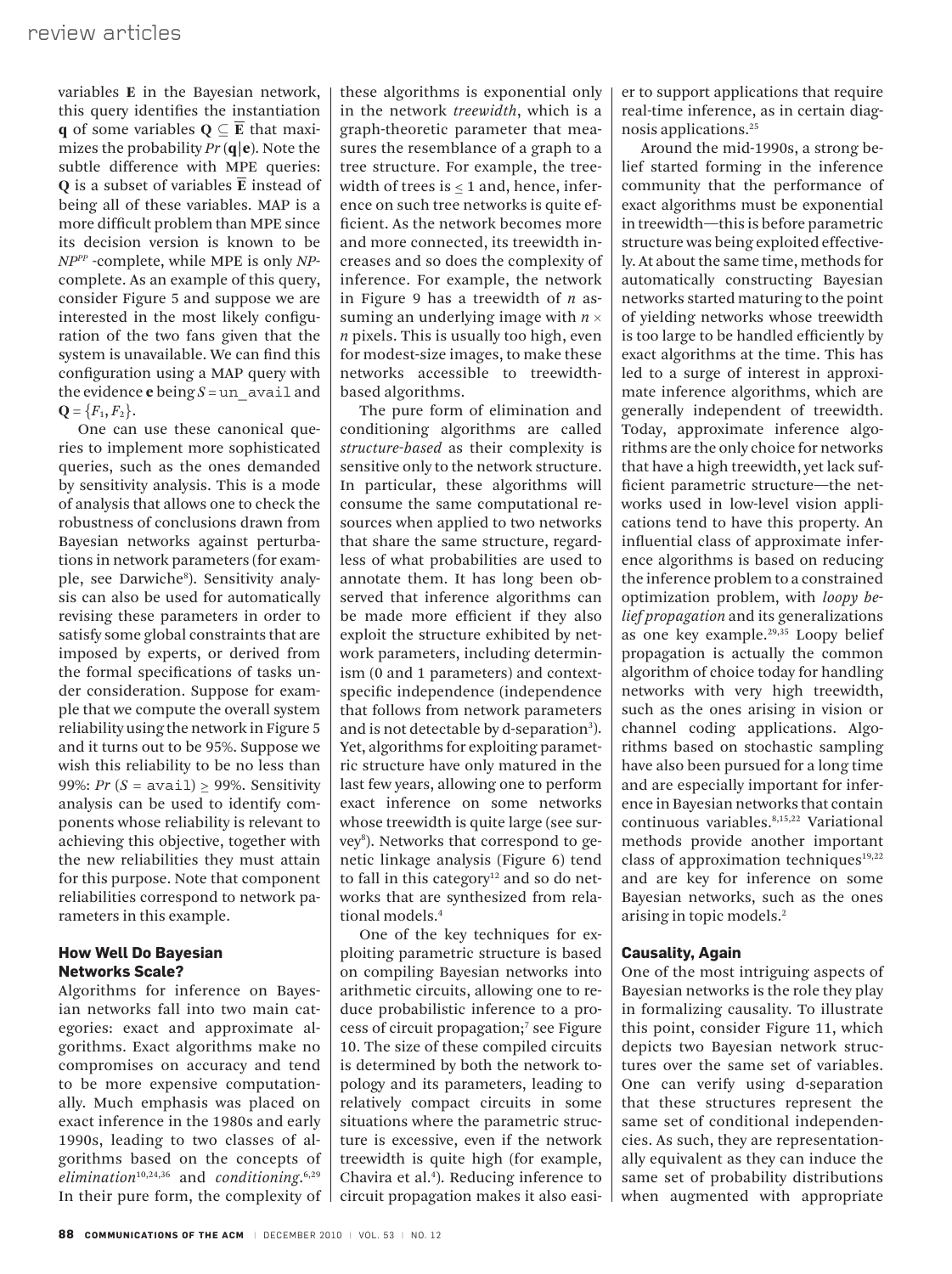CPTs. Note, however, that the network in Figure 11a is consistent with common perceptions of causal influences, yet the one in Figure 11b violates these perceptions due to edges  $A \rightarrow E$  and  $A$  $\rightarrow$  *B*. Is there any significance to this discrepancy? In other words, is there some additional information that can be extracted from one of these networks, which cannot be extracted from the other? The answer is yes according to a body of work on causal Bayesian networks, which is concerned with a key question: $16,30$  how can one characterize the additional information captured by a causal Bayesian network and, hence, what queries can be answered only by Bayesian networks that have a causal interpretation?

According to this body of work, only causal networks are capable of updating probabilities based on interventions, as opposed to observations. To give an example of this difference, consider Figure 11 again and suppose that we want to compute the probabilities of various events given that someone has tampered with the alarm, causing it to go off. This is an intervention, to be contrasted with an observation, where we know the alarm went off but without knowing the reason. In a causal network, interventions are handled as shown in Figure 12a: by simply adding a new direct cause for the alarm variable. This local fix, however, cannot be applied to the non-causal network in Figure 11b. If we do, we obtain the network in Figure 12b, which asserts the following (using d-separation): if we observe the alarm did go off, then knowing it was not tampered with is irrelevant to whether a burglary or an earthquake took place. This independence, which is counterintuitive, does not hold in the causal structure and represents one example of what may go wrong when using a non-causal structure to answer questions about interventions.

Causal structures can also be used to answer more sophisticated queries, such as counterfactuals. For example, the probability of "the patient would have been alive had he not taken the drug" requires reasoning about interventions (and sometimes might even require functional information, beyond standard causal Bayesian networks<sup>30</sup>). Other types of queries include ones for distinguishing between

## **One of the most intriguing aspects of Bayesian networks is the role they play in formalizing causality.**

direct and indirect causes and for determining the sufficiency and necessity of causation.30 Learning causal Bayesian networks has also been treated,<sup>16,30</sup> although not as extensively as the learning of general Bayesian networks.

#### **Beyond Bayesian Networks**

Viewed as graphical representations of probability distributions, Bayesian networks are only one of several other models for this purpose. In fact, in areas such as statistics (and now also in AI), Bayesian networks are studied under the broader class of *probabilistic graphical models*, which include other instances such as Markov networks and chain graphs (for example, Edwards<sup>11</sup> and Koller and Friedman<sup>22</sup>). Markov networks correspond to undirected graphs, and chain graphs have both directed and undirected edges. Both of these models can be interpreted as compact specifications of probability distributions, yet their semantics tend to be less transparent than Bayesian networks. For example, both of these models include numeric annotations, yet one cannot interpret these numbers directly as probabilities even though the whole model can be interpreted as a probability distribution. Figure 9b depicts a special case of a Markov network, known as a Markov random field (MRF), which is typically used in vision applications. Comparing this model to the Bayesian network in Figure 9a, one finds that smoothness constraints between two adjacent pixels  $P_i$  and  $P_j$  can now be represented by a single undirected edge *Pi* – *Pj* instead of two directed edges and an additional node,  $P_i \rightarrow C_{ii}$  ← *Pj*. In this model, each edge is associated with a function  $f(P_i, P_i)$  over the states of adjacent pixels. The values of this function can be used to capture the smoothness constraint for these pixels, yet do not admit a direct probabilistic interpretation.

Bayesian networks are meant to model probabilistic beliefs, yet the interest in such beliefs is typically motivated by the need to make rational decisions. Since such decisions are often contemplated in the presence of uncertainty, one needs to know the likelihood and utilities associated with various decision outcomes. A